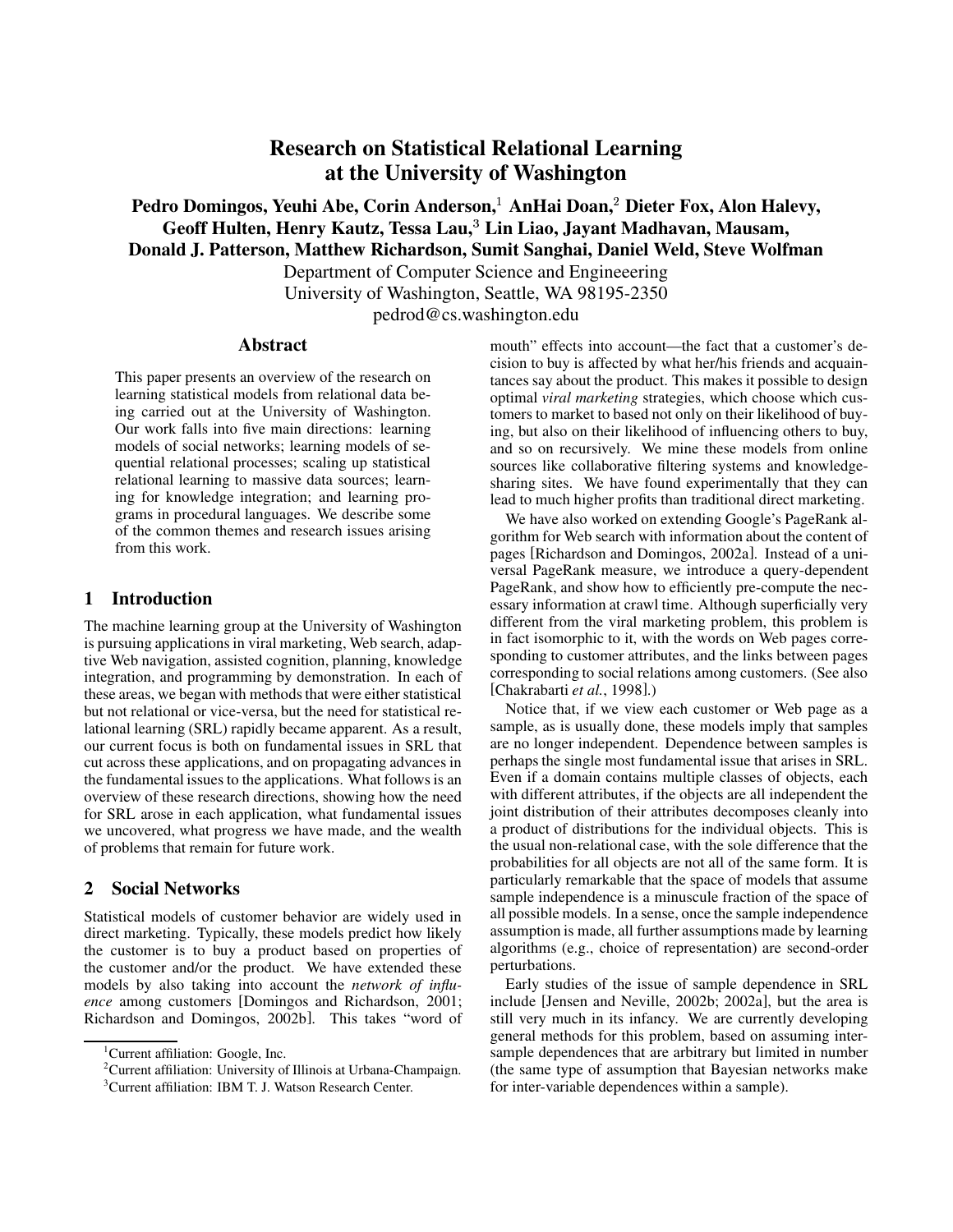#### **3 Relational Stochastic Processes**

Large Web sites are hard to navigate—finding the information the user is looking for often takes too long, and the user gives up and/or wastes time. A possible way to ameliorate this is to automatically adapt the Web site to the user, by predicting what s/he is looking for [Perkowitz and Etzioni, 1997]. For example, we can add to the current page shortcuts to the five pages the user is most likely to want to see. We initially did this using a simple Markov model with pages as states and links as transitions, but found that, although successful, this approach had significant limitations [Anderson *et al.*, 2001]. Predictions can only be made for pages that the user has visited before (and reliable predictions only for pages that the user has visited multiple times). On large Web sites, this is a vanishingly small fraction of all the pages available. Further, as Web sites change over time, it is not possible to make predictions for new pages when they appear. Finally, generalization across Web sites is not possible: even if the adaptive Web navigation system knows the user often goes from the "Books" page to the "Science Fiction" page at Amazon.com, it cannot infer that s/he is likely to do the same at BarnesAnd-Noble.com.

To overcome these problems, we introduced *relational Markov models (RMMs)* [Anderson *et al.*, 2002]. RMMs model each page as a tuple in a relation, rather than an atomic state. Different pages can belong to different relations (e.g., pages about books will have different properties from pages about consumer electronics products). The variables in each relation can have hierarchically structured domains (e.g., a hierarchy of categories and subcategories of products). We consider all the abstractions of a page that can be obtained by climbing these hierarchies, and compute transition probabilities for the most informative abstractions. These probabilities are then combined into a "ground-level" prediction using shrinkage [McCallum *et al.*, 1998]. Useful predictions can thus be made for previously unvisited pages, by shrinking to abstractions of them that have been visited before (e.g., "Science Fiction Books").

RMMs are an example of a statistical relational model for a sequential domain. (See also [Friedman *et al.*, 1998; Kersting *et al.*, 2003].) However, they are still a restricted representation, in the same way that hidden Markov models are a restricted form of dynamic Bayesian network (DBNs) [Smyth *et al.*, 1997]. We are currently working on a natural generalization: dynamic probabilistic relational models (DPRMs), which extend PRMs [Friedman *et al.*, 1999] to sequential domains in the same way that DBNs extend Bayesian networks. Most processes in the world involve multiple objects and relations and evolution over time, and DPRMs should therefore be widely applicable. For example, in the viral marketing domain, we can model the spread of a product from customer to customer over time, and optimize our marketing actions at each time step, instead of our initial "one-shot" approach.

A key issue in DPRMs, as in DBNs, is efficient inference. The vastness of relational spaces, where the value of a relational variable can be any object in a given class, makes it particularly thorny. We have extended the particle filtering inference method [Doucet *et al.*, 2001] to the relational domain by Rao-Blackwellising [Murphy and Russell, 2001] relational variables conditioned on propositional ones. Initial results show that this approach is extremely effective [Sanghai *et al.*, 2003]. We are currently working on relaxing the assumptions it requires.

DPRMs are well suited to the problem of probabilistic plan recognition — that is, the task of inferring a person's cognitive state in terms of plans and intentions. The Assisted Cognition Project [Kautz *et al.*, 2003] is using DPRMs to track the behavior of a person suffering from cognitive limitations (such as mild dementia) as they go about their day-to-day activities, in order to provide pro-active help in cases of confusion and cognitive errors. Part of this work involves developing techniques for efficiently encoding hierarchical plan networks.

### **4 Relational Markov Decision Processes**

Factored Markov decision processes (MDPs) have proven extremely successful for solving planning tasks in the presence of uncertainty, but they share the same representational weakness which we discussed in the context of Markov models and DBNs earlier. It is natural, therefore, to extend DPRMs to create relational MDPs (RMDPs). Here, state variables are relational fluents instantiated over a set of domain objects, actions are likewise parameterized, and a reward function specifies how much utility is derived from each action and its outcome. The task is to create a control strategy (called a policy) which will maximize the agent's expected discounted reward.

While it is theoretically possible to expand an RMDP into a traditional (ground) MDP, the resulting MDP is often so large that existing value and policy iteration algorithms are incapable of finding a policy. Previous researchers have proposed symbolic methods for decision-theoretic regression [Boutilier *et al.*, 2001], but these techniques are impractical. Instead, we propose generating first-order policies for RMDPs in a three step process [Mausam and Weld, 2003]. First, we create a number of ground MDPs, by instantiating the RMDP with a small set of representative objects. Second, we solve these traditional MDPs with value or policy iteration. Third, we use first-order regression to generate the high-level policy. Our approach is similar to that of Yoon *et al.* [Yoon *et al.*, 2002], but we consider a much more expressive policy representation.

# **5 Scaling Up**

The "killer apps" of SRL are likely to be in domains where the sources of data are vast and varied. In small domains, propositionalizing the problem at some cost in human labor is often feasible. However, given that the space and time cost of a join are worst-case exponential in the number of relations being joined, in large domains this will generally not be an option. Many relational learners work by propositionalizing parts of the data on the fly (e.g., by adding attributes of related objects to the attributes of the objects of interest), and applying a propositional learner to the result [Dzeroski, 1996]. Doing this efficiently is a key but difficult problem, particularly when the relations involved do not all fit in main memory, and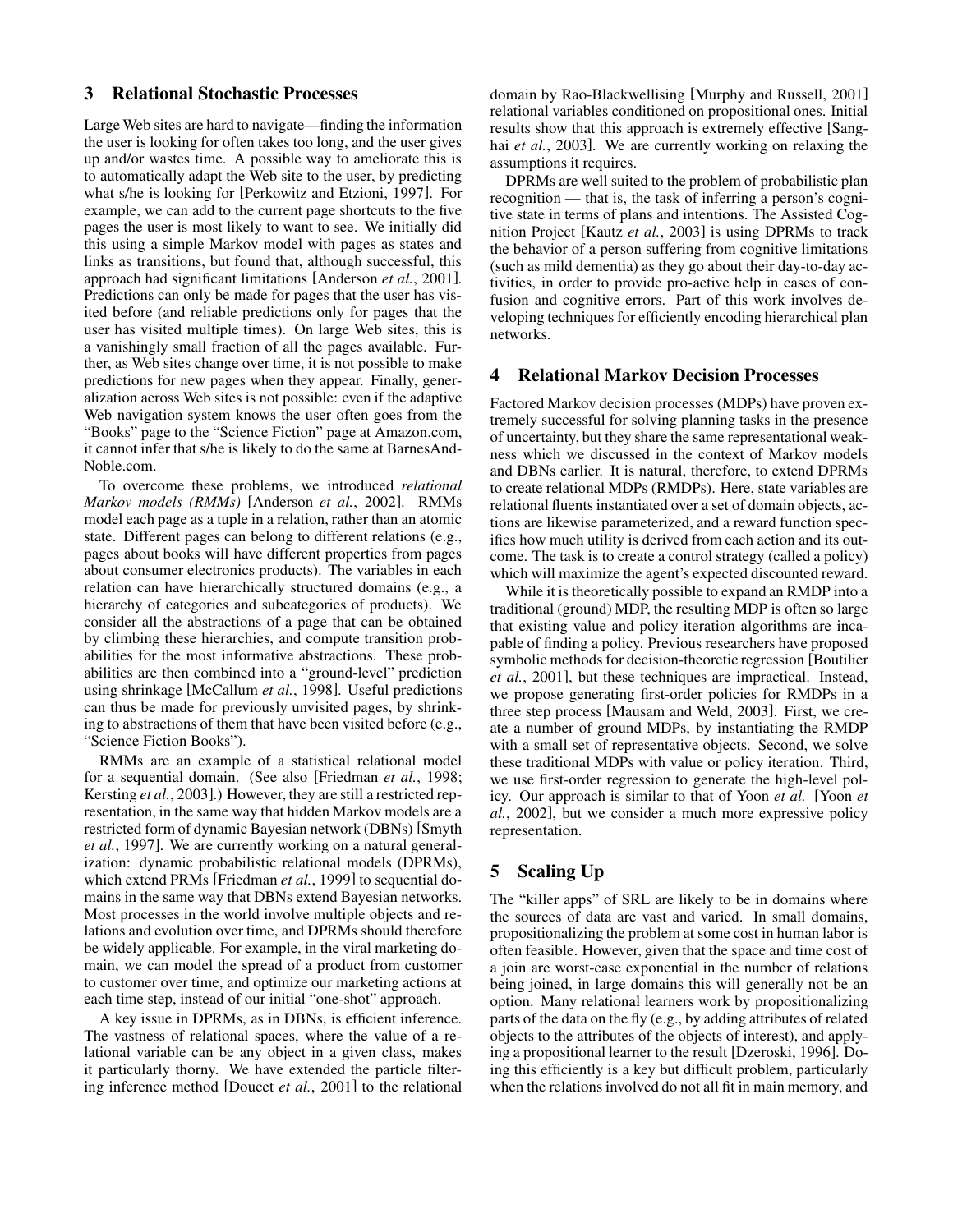must be read from disk. We are currently addressing this using subsampling techniques in two ways [Hulten *et al.*, 2003]. The first is to minimize the number of tuples that need to be read and joined, while ensuring that the sufficient statistics (and consequently the model) obtained from them is essentially the same that would be obtained from the full database. The second is to minimize the number of tuples that are used in computing an aggregate (e.g., sum, average, count), again ensuring that the result is not significantly different from what we would obtain using all the relevant tuples. This is based on our previous work in applying subsampling techniquesto propositional learners [Domingos and Hulten, 2000; Hulten and Domingos, 2002]. Beyond this, we envisage that intelligent control of which tuples a learner looks at, and which join paths it pursues, will be key to scalable SRL. Heuristics for this are thus an important area of research.

### **6 Knowledge Integration**

In traditional learning, data must first be gathered, cleaned, integrated and massaged into a single table. This process typically consumes the majority of the resources of a machine learning project. A key part of the promise of SRL is its potential to reduce or bypass parts of it: a statistical relational learner could in principle gather its own data across multiple sources, including different databases, the Web, etc., as needed for learning. However, to fulfill this potential, SRL must be able to bridge the differences in vocabulary that disparate data sources inevitably exhibit: different ontologies, different names for the same attributes, different representations of the same object, etc. Fortunately, SRL techniques can themselves be applied to help solve this "Babel problem." Given some manually created mappings between information sources, we can learn generalizations of them that allow us to map new sources automatically. We have done this successfully for relational and XML data [Doan *et al.*, 2001; 2003b] and for Semantic Web ontologies [Doan *et al.*, 2002] for the case of one-to-one mappings, and are currently extending our approach to many-to-one mappings [Doan *et al.*, 2003a]. This approach is based on using a variety of learners to extract different kinds of mapping knowledge, combining their outputs with a meta-learner, and combining the result with different types of constraint, domain knowledge, and user feedback to produce the final mapping.

More generally, SRL lends itself particularly well to knowledge-intensive learning, because it allows input knowledge to be expressed in a rich relational language, and is potentially tolerant of noise in this input. We have designed an architecture for incorporating knowledge from a large number of sources into a learner, which uses SRL techniques to handle inconsistency among sources and high variability in source quality [Richardson and Domingos, 2003a]. Specifically, we use a Bayesian logic program representation [Kersting, 2000], with knowledge-based model construction to extract the Bayesian network required to answer a given query [Ngo and Haddawy, 1997]. Horn clauses with the same consequent are combined using a noisy OR, logistic regression or logarithmic pool. The coefficient of a clause in this combination is effectively the system's estimate of the quality of the clause, and is estimated from query answers and evidence using the EM algorithm [Koller and Pfeffer, 1997]. We have successfully applied this approach in a printer troubleshooting domain. We are also exploring the use of social network models to form estimates of the quality of knowledge contributed by different users, bootstraping each user's assessment of the quality of a few others to the entire network of contributors [Richardson *et al.*, 2003].

In general, many different types of knowledge can potentially be integrated into SRL, and we are exploring this spectrum. One such type of knowledge is statements about the dependencies among variables of interest (i.e., about the structure of the Bayesian network representing the joint distribution of these variables). We have developed a method for combining statements from a variety of noisy, inconsistent sources into a single probability distribution over the network structure [Richardson and Domingos, 2003b]. This distribution can then be used as the structure prior in a standard Bayesian network learner. The method is based on postulating a simple generative model for expert statements given the true network, and inverting this using Bayes' theorem to obtain a distribution over possible networks. Our experiments show that even a small number of noisy sources can be sufficient to obtain high-quality estimates of the structure, and high-performing models as a result. We are currently extending this approach to allow Horn rules as an additional form of noisy, partial knowledge about an underlying probability distribution. Based on our experience in the printer troubleshooting domain, we expect this to be more flexible and effective than the more traditional form of knowledge-based model construction.

## **7 Learning Procedures**

We believe that the goal of SRL should be to learn statistical models of any type of structured information, not just (for example) relational databases or Horn knowledge bases. This includes statistical models of procedures performed by humans, and of programs in procedural languages (e.g., Java, Python, C/C++). We have been pursuing applications in programming by demonstration (PBD), where the learner infers a general procedure from examples of its execution by a user (e.g., changing bibilography from one format into another). We initially approached this in a non-statistical setting, defining version spaces over procedures, and defining a version space algebra to build up complex version spaces from "atomic" ones via operations like union and join [Lau *et al.*, 2003b]. We applied this in the SMARTedit system, which learns text-editing procedures by demonstration. Our experience with this system led us to extend the version space algebra with probability distributions over version spaces, to allow incorporating knowledge from the PBD application designer on which (sub)procedures are more and less likely, and to be more flexible and noise-resistant in recognizing procedures. This can be crucial in arriving at a "best guess" as to what the user's intentions are in any given interaction. More recently, we have begun to extend this framework to learning programs with a full range of programming constructs [Lau *et al.*, 2003a].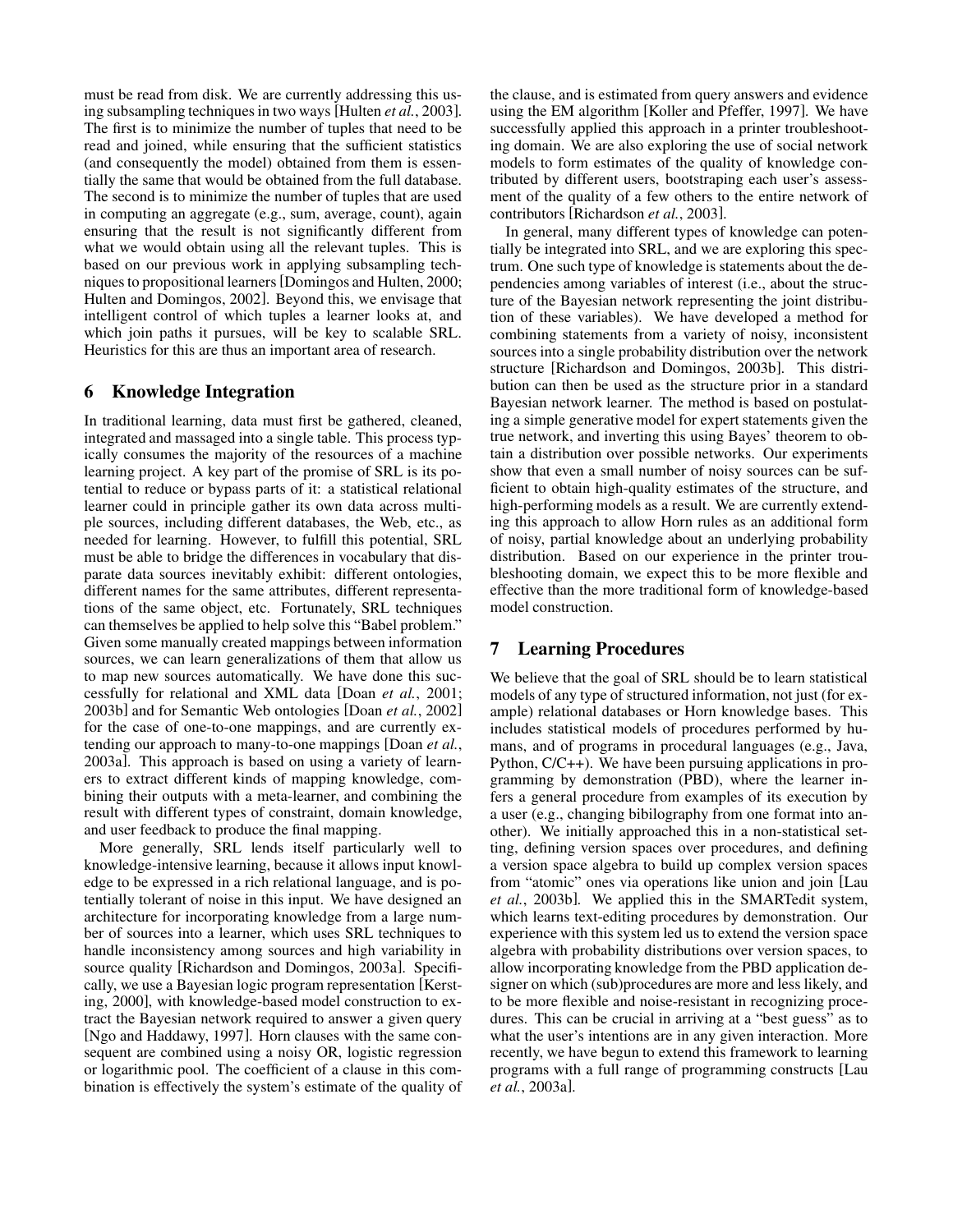# **8 Conclusion**

This paper presented an overview of recent research on statistical relational learning at the University of Washington. Our work spans applications, fundamental issues, and the interplay between them. Applications we are working on include Web search, Web personalization, viral marketing, assisted cognition, planning, information integration, and programming by demonstration. Fundamental issues we have begun to make progress on include: learning in the presence of interdependencies among samples; modeling stochastic dynamics in relational domains; scaling up; learning across sources with different representations; and extending SRL beyond Horn clauses and relational databases.

#### **Acknowledgments**

This research was partly funded by an NSF CAREER Award and an IBM Faculty Partnership Award to the first author, ONR grants N00014-02-1-0408 and N00014-02-1- 0932, NASA grant NAG 2-1538, and a gift from the Ford Motor Co.

#### **References**

- [Anderson *et al.*, 2001] C. Anderson, P. Domingos, and D. Weld. Adaptive Web navigation for wireless devices. In *Proceedings of the Seventeenth International Joint Conference on Artificial Intelligence*, pages 879–884, Seattle, WA, 2001. Morgan Kaufmann.
- [Anderson *et al.*, 2002] C. Anderson, P. Domingos, and D. Weld. Relational Markov models and their application to adaptive Web navigation. In *Proceedings of the Eighth ACM SIGKDD International Conference on Knowledge Discovery and Data Mining*, pages 143–152, Edmonton, Canada, 2002.
- [Boutilier *et al.*, 2001] C. Boutilier, R. Reiter, and B. Price. Symbolic dynamic programming for first-order MDPs. In *Proceedings of the Seventeenth International Joint Conference on Artificial Intelligence*, pages 690–697, Seattle, WA, 2001. Morgan Kaufmann.
- [Chakrabarti *et al.*, 1998] S. Chakrabarti, B. Dom, and P. Indyk. Enhanced hypertext categorization using hyperlinks. In *Proceedings of the 1998 ACM SIGMOD International Conference on Management of Data*, pages 307– 318, Seattle, WA, 1998. ACM Press.
- [Doan *et al.*, 2001] A. Doan, P. Domingos, and A. Halevy. Reconciling schemas of disparate data sources: A machine-learning approach. In *Proceedings of the 2001 ACM SIGMOD International Conference on Management of Data*, pages 509–520, Santa Barbara, CA, 2001. ACM Press.
- [Doan *et al.*, 2002] A. Doan, J. Madhavan, P. Domingos, and A. Halevy. Learning to map between ontologies on the Semantic Web. In *Proceedings of the Eleventh International World Wide Web Conference*, pages 662–673, Honolulu, HI, 2002. ACM Press.
- [Doan *et al.*, 2003a] A. Doan, P. Domingos, and A. Halevy. Learning complex semantic mappings between structured representations. 2003. Submitted.
- [Doan *et al.*, 2003b] A. Doan, P. Domingos, and A. Halevy. Learning to match the schemas of data sources: A multistrategy approach. *Machine Learning*, 50:279–301, 2003.
- [Domingos and Hulten, 2000] P. Domingos and G. Hulten. Mining high-speed data streams. In *Proceedings of the Sixth ACM SIGKDD International Conference on Knowledge Discovery and Data Mining*, pages 71–80, Boston, MA, 2000. ACM Press.
- [Domingos and Richardson, 2001] P. Domingos and M. Richardson. Mining the network value of customers. In *Proceedings of the Seventh ACM SIGKDD International Conference on Knowledge Discovery and Data Mining*, pages 57–66, San Francisco, CA, 2001. ACM Press.
- [Doucet *et al.*, 2001] A. Doucet, N. de Freitas, and N. Gordon, editors. *Sequential Monte Carlo Methods in Practice*. Springer, New York, 2001.
- [Dzeroski, 1996] S. Dzeroski. Inductive logic programming and knowledge discovery in databases. In U. M. Fayyad, G. Piatetsky-Shapiro, P. Smyth, and R. Uthurusamy, editors, *Advances in Knowledge Discovery and Data Mining*, pages 117–152. AAAI Press, Menlo Park, CA, 1996.
- [Friedman *et al.*, 1998] N. Friedman, D. Koller, and A. Pfeffer. Structured representation of complex stochastic systems. In *Proceedings of the Fifteenth National Conference on Artificial Intelligence*, pages 157–164, Madison, WI, 1998.
- [Friedman *et al.*, 1999] N. Friedman, L. Getoor, D. Koller, and A. Pfeffer. Learning probabilistic relational models. In *Proceedings of the Sixteenth International Joint Conference on Artificial Intelligence*, pages 1300–1307, Stockholm, Sweden, 1999. Morgan Kaufmann.
- [Hulten and Domingos, 2002] G. Hulten and P. Domingos. Mining complex models from arbitrarily large databases in constant time. In *Proceedings of the Eighth ACM SIGKDD International Conference on Knowledge Discovery and Data Mining*, pages 525–531, Edmonton, Canada, 2002. ACM Press.
- [Hulten *et al.*, 2003] G. Hulten, P. Domingos, and Y. Abe. Mining massive relational databases. In *Proceedings of the IJCAI-2003 Workshop on Learning Statistical Models from Relational Data*, Acapulco, Mexico, 2003. This volume.
- [Jensen and Neville, 2002a] D. Jensen and J. Neville. Autocorrelation and linkage cause bias in evaluation of relational learners. In *Proceedings of the Twelfth International Conference on Inductive Logic Programming*, Sydney, Australia, 2002. Springer.
- [Jensen and Neville, 2002b] D. Jensen and J. Neville. Linkage and autocorrelation cause feature selection bias in relational learning. In *Proceedings of the Nineteenth International Conference on Machine Learning*, pages 259–266, Sydney, Australia, 2002. Morgan Kaufmann.
- [Kautz *et al.*, 2003] H. Kautz, O. Etzioni, D. Fox, D. Weld, and L. Shastri. Foundations of assisted cognition systems. Technical Report CSE-03-AC-01, Department of